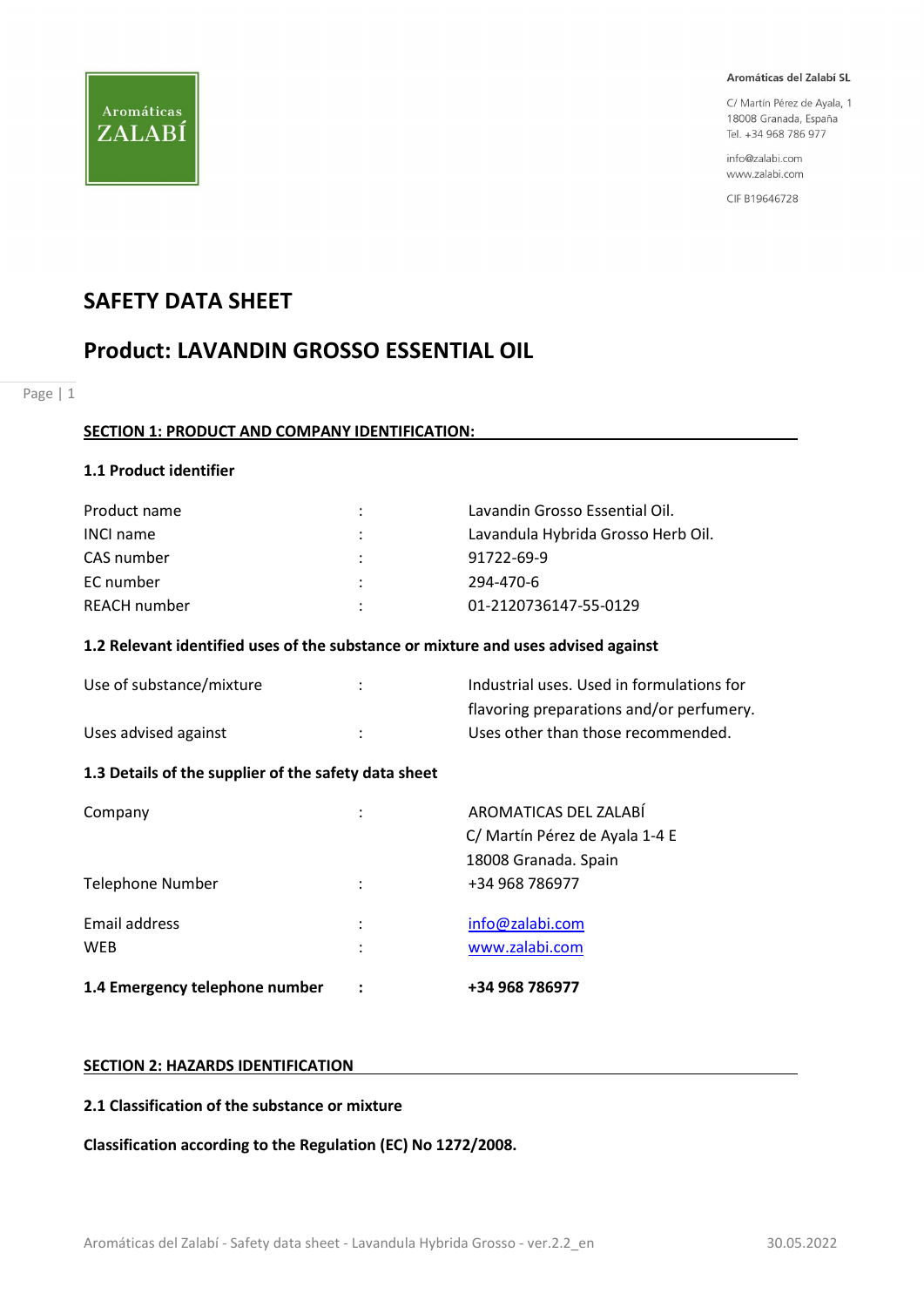C/ Martín Pérez de Ayala, 1 18008 Granada, España Tel. +34 968 786 977

info@zalabi.com www.zalabi.com

CIF B19646728

Skin corrosion/irritation, Category 2 **H315: Causes skin irritation**. Skin sensitization, Category 1 **H317:** May cause an allergic skin reaction. Eye irritation, Category 2 **H319:** Causes serious eye irritation. Long-term (chronic) aquatic hazard, Category 3 H412: Harmful to aquatic life with long lasting

**Aromáticas** 

ZALABÍ

effects.

# 2.2 Label elements - Labelling (REGULATION (EC) No 1272/2008)

| Hazard pictograms        |                                                                                                                                                                                                                                                                         |
|--------------------------|-------------------------------------------------------------------------------------------------------------------------------------------------------------------------------------------------------------------------------------------------------------------------|
| Signal word              | WARNING                                                                                                                                                                                                                                                                 |
| <b>Hazard statements</b> | H315: Causes skin irritation.<br>H317: May cause an allergic skin reaction.<br>H319: Causes serious eye irritation.<br>H412: Harmful to aquatic life with long lasting<br>effects.                                                                                      |
| Precautionary statements | <b>Prevention:</b><br>P261: Avoid breathing dust/ fume/ gas/ mist/<br>vapors/ spray.<br>P264: Wash skin thoroughly after handling.<br>P273: Avoid release to the environment.<br>P280: Wear protective gloves/ protective clothing/<br>eye protection/ face protection. |
|                          | <b>Response:</b><br>P333 + P313: If skin irritation or rash occurs get<br>medical advice/ attention.<br>P337 + P313: If eye irritation persists get medical<br>advice/attention.                                                                                        |

 $\blacktriangle$ 

Hazardous components which must be listed on the label:

1,8-cineol,

Page | 2

Cis-ocimene

Geraniol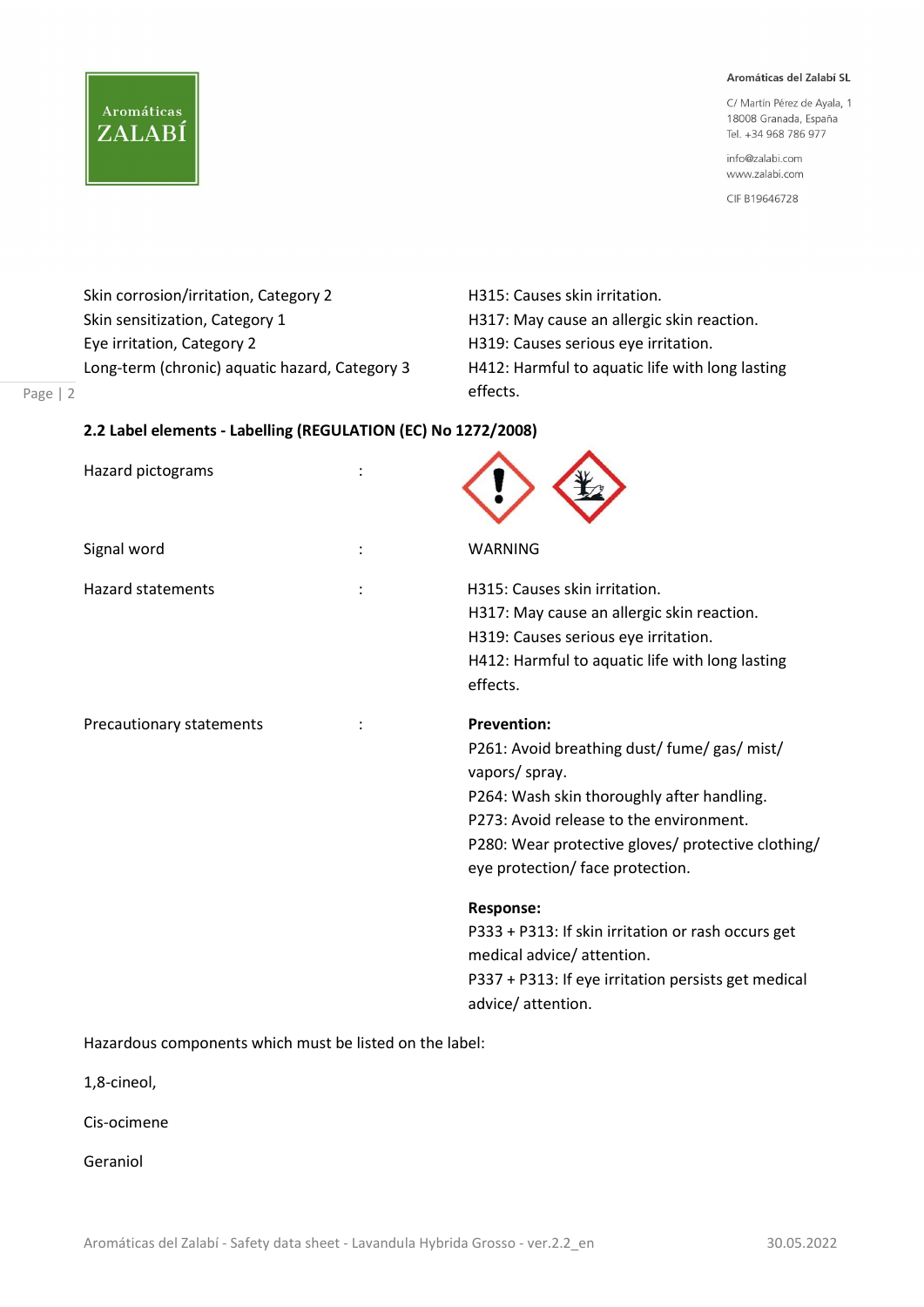

C/ Martín Pérez de Ayala, 1 18008 Granada, España Tel. +34 968 786 977

info@zalabi.com www.zalabi.com

CIF B19646728

#### Oct-1-en-3-yl acetate

α - Pinene

#### 2.3 Other hazards

Page | 3

This substance/mixture contains no components considered to be either persistent, bio accumulative and toxic (PBT), or very persistent and very bio accumulative (vPvB) at levels of 0.1% or higher.

## SECTION 3: COMPOSITION / INFORMATION ON INGREDIENTS

#### 3.1 Substances UVCB

(Substance of Unknown or Variable composition, Complex reaction products or Biological materials).

#### Hazardous components:

| <b>Chemical name</b>  | <b>Identifier</b>                       | Concentration<br>$(\% w/w)$ | Classification                                                                                                                          |
|-----------------------|-----------------------------------------|-----------------------------|-----------------------------------------------------------------------------------------------------------------------------------------|
| Linalool              | CAS-No.: 78-70-6<br>EC-No.: 201-134-4   | $30 - 45$                   | Skin Irrit. 2; H315 Eye Irrit. 2;<br>H319 Skin Sens. 1B; H317                                                                           |
| Linalyl acetate       | CAS-No.: 115-95-7<br>EC-No.: 204-116-4  | $20 - 40$                   | Skin Irrit. 2; H315 Eye Irrit. 2;<br>H319 Skin Sens. 1; H317                                                                            |
| Camphor               | CAS-No.: 76-22-2<br>EC-No.: 200-945-0   | $3,5 - 8,5$                 | Aquatic Chronic 2; H411 Acute<br>Tox. 4; H302 Acute Tox. 4;<br>H332 STOT SE 2; H371 Flam.<br>Sol. 2; H228 1; H318 Skin Sens.<br>1; H317 |
| p-menth-1-en-4-ol     | CAS-No.: 562-74-3<br>EC-No.: 209-235-5  | $1 - 10$                    | Acute Tox. 4; H302 Skin Irrit.<br>2; H315 Eye Irrit. 2; H319                                                                            |
| Borneol               | CAS-No.: 507-70-0<br>EC-No.: 208-080-0  | $1, 5 - 5$                  | Flam. Sol. 2; H228                                                                                                                      |
| 1,8 - Cineol          | CAS-No.: 470-82-6<br>EC-No.: 207-431-5  | $3 - 8$                     | Flam. Liq. 3; H226 Skin Sens.<br>1; H317                                                                                                |
| Limonene              | CAS-No.: 5989-27-5<br>EC-No.: 227-813-5 | $0,5 - 1,5$                 | Flam. Liq. 3; H226 Skin Irrit. 2;<br>H315 Skin Sens. 1; H317<br>Aquatic Acute 1; H400 Aquatic<br>Chronic 1; H410                        |
| Geraniol              | CAS-No.: 106-24-1<br>EC-No.: 203-377-1  | $0,1 - 1$                   | Skin Irrit. 2; H315 Eye Dam. 1;<br>H318 Skin Sens. 1; H317                                                                              |
| oct-1-en-3-yl acetate | CAS-No.: 2442-10-6<br>EC-No.: 219-474-7 | $0,1 - 1$                   | Acute Tox. 4; H302 Skin Sens.<br>1; H317                                                                                                |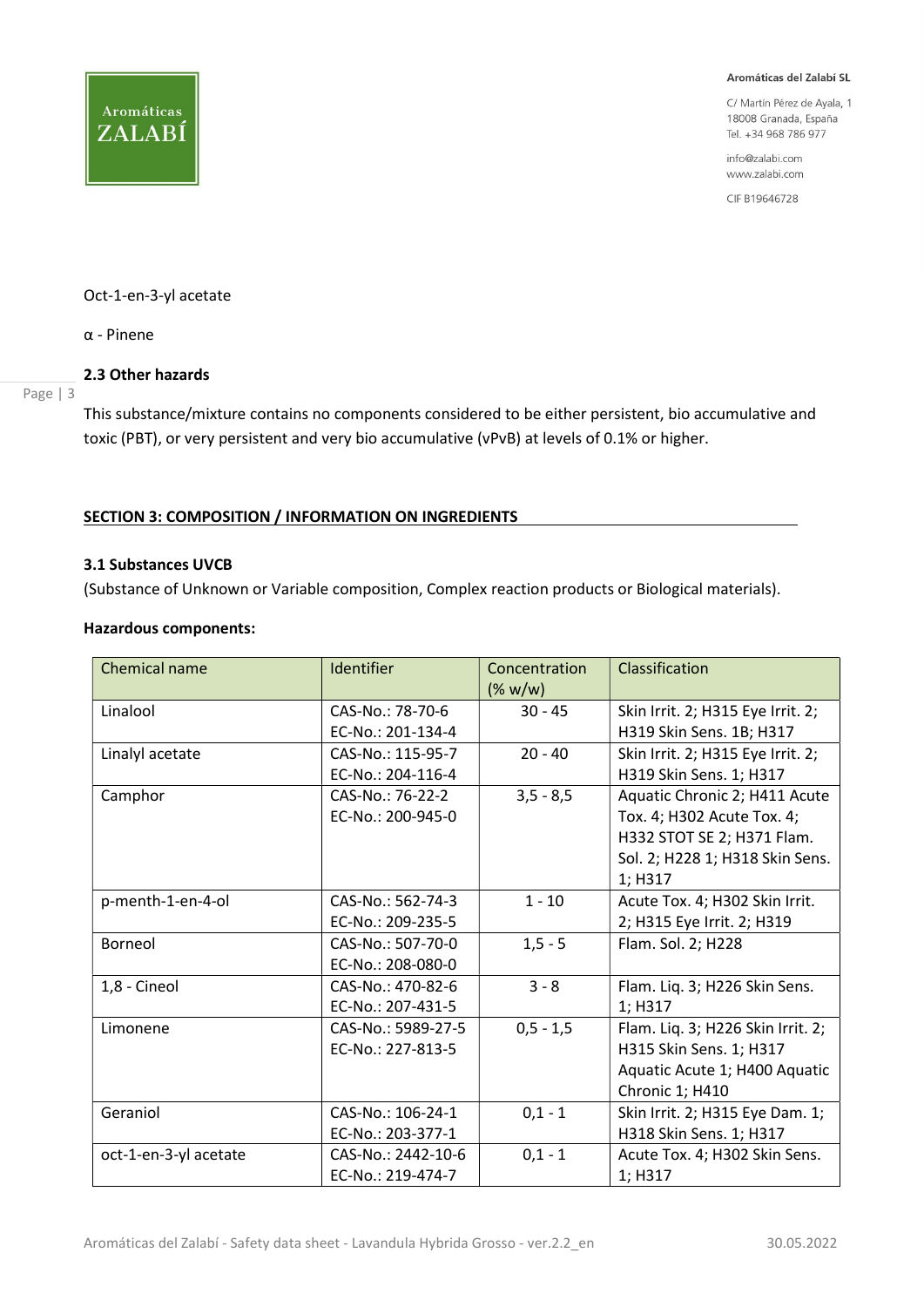

C/ Martín Pérez de Ayala, 1 18008 Granada, España Tel. +34 968 786 977

info@zalabi.com www.zalabi.com

CIF B19646728

| $\alpha$ - Pinene | CAS-No.: 80-56-8  | $0,25 - 1$ | Flam. Liq. 3; H226 Skin Irrit. 2; |
|-------------------|-------------------|------------|-----------------------------------|
|                   | EC-No.: 201-291-9 |            | H315 Skin Sens. 1; H317 Asp.      |
|                   |                   |            | Tox. 1; H304 Aquatic Acute 1;     |
|                   |                   |            | H400 Aquatic                      |
| Coumarin          | CAS-No.: 91-64-5  | $0.25 - 1$ | Acute Tox. 4; H302 Skin Sens.     |
|                   | EC-No.: 202-086-7 |            | 1; H317 Aquatic Chronic 3;        |
|                   |                   |            | H412                              |

## SECTION 4: FIRST AID MEASURES

# 4.1 Description of first aid measures

| General advice         |                | Do not leave the victim unattended.                                                                                                                                                                                     |
|------------------------|----------------|-------------------------------------------------------------------------------------------------------------------------------------------------------------------------------------------------------------------------|
| If inhaled             | $\ddot{\cdot}$ | Remove person to fresh air and keep at rest. If<br>unconscious, place in recovery position and seek<br>medical advice. If symptoms persist, call a physician.                                                           |
| In case of eye contact |                | Remove contact lenses. Protect unharmed eye. Rinse<br>with plenty of water for several minutes. If eye<br>irritation persists consult a specialist.                                                                     |
| If swallowed           |                | Keep respiratory tract clear. Rinse mouth with water.<br>Do not give milk or alcoholic beverages. Never give<br>anything by mouth to an unconscious person. Seek<br>medical advice immediately and show this container. |

## 4.2 Most important symptoms and effects, both acute and delayed

| <b>Risks</b> | Causes skin irritation.              |
|--------------|--------------------------------------|
|              | May cause an allergic skin reaction. |
|              | Causes serious eye irritation.       |

#### 4.3 Indication of any immediate medical attention and special treatment needed

In case of doubt or when symptoms of feeling unwell persist, get medical attention. Never administer anything orally to persons who are unconscious.

| <b>SECTION 5: FIREFIGHTING MEASURES</b> |
|-----------------------------------------|
|-----------------------------------------|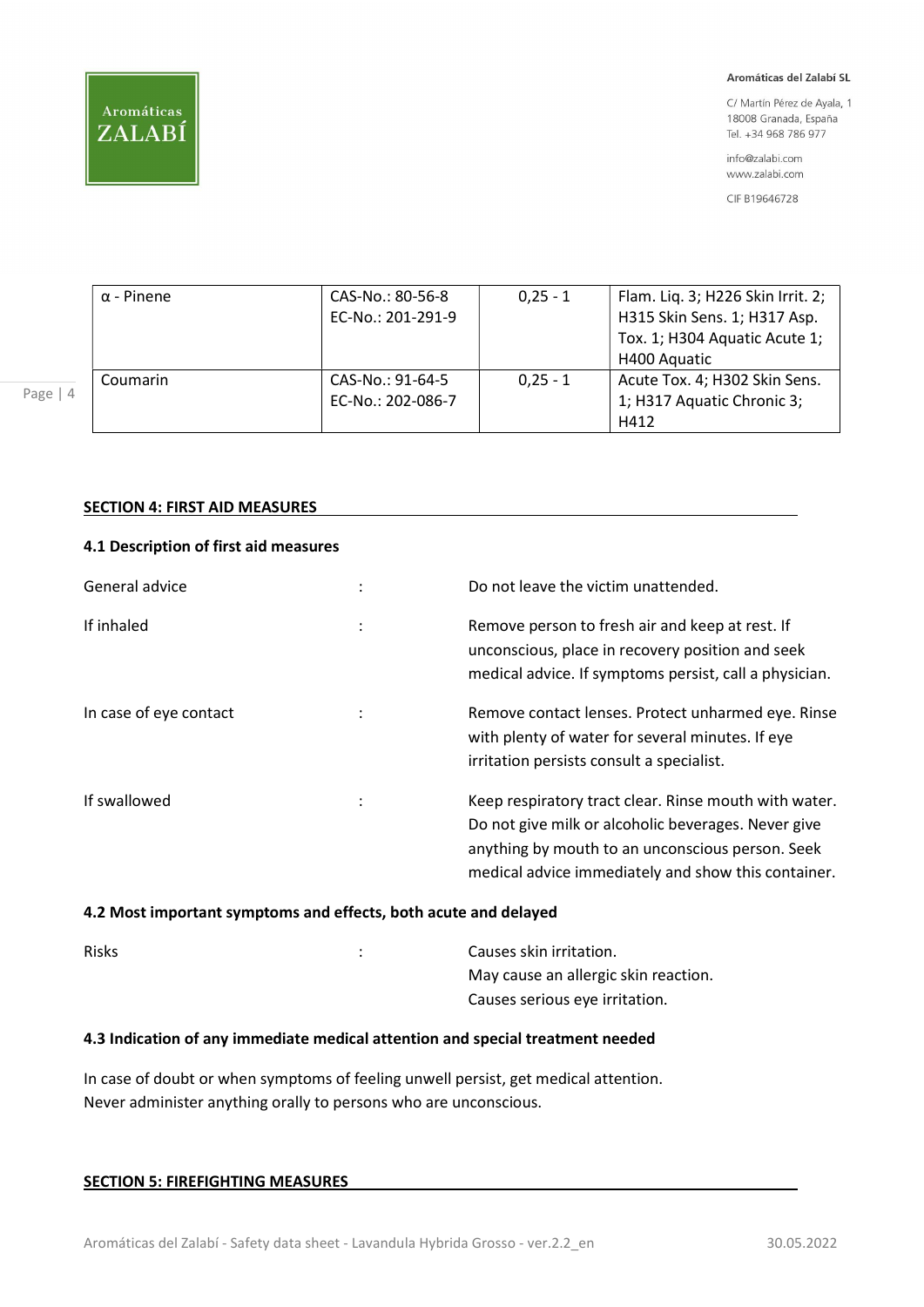C/ Martín Pérez de Ayala, 1 18008 Granada, España Tel. +34 968 786 977

info@zalabi.com www.zalabi.com

CIF B19646728

#### 5.1 Extinguishing media

|            | Suitable extinguishing media                              |                | Use water spray, alcohol-resistant foam, dry<br>chemical powder or carbon dioxide.                                                                      |
|------------|-----------------------------------------------------------|----------------|---------------------------------------------------------------------------------------------------------------------------------------------------------|
| Page $  5$ | Unsuitable extinguishing media                            |                | For safety reasons do NOT use water jet.                                                                                                                |
|            | 5.2 Special hazards arising from the substance or mixture |                |                                                                                                                                                         |
|            | Specific hazards during firefighting                      |                | May release toxic, irritating and/or corrosive gases.                                                                                                   |
|            | 5.3 Advice for firefighters                               |                |                                                                                                                                                         |
|            | Firefighting instructions                                 | $\ddot{\cdot}$ | Cool down the containers exposed to heat with a<br>water spray.                                                                                         |
|            | Protection during firefighting                            |                | Do not attempt to act without suitable protective<br>equipment.                                                                                         |
|            | Further information                                       |                | Standard procedure for chemical fires.<br>Use extinguishing measures that are appropriate to<br>local circumstances and the surrounding<br>environment. |

Note that:

1- Closed containers may build up pressure at elevated temperatures.

2- Avoid inhalation of fumes or vapors. Use appropriate respiratory protection.

3- Prevent run-off from firefighting to enter drains or water courses.

#### SECTION 6: ACCIDENTAL RELEASES MEASURES

#### 6.1 Personal precautions, protective equipment, and emergency procedures

Wear appropriate gloves to prevent skin exposure.

Use complete protective clothing if necessary.

Avoid inhalation of its vapors or smoke and use self-contained breathing apparatus if necessary. Evacuate the surroundings and maintain adequate ventilation in the working area after spilling.

#### 6.2 Environmental precautions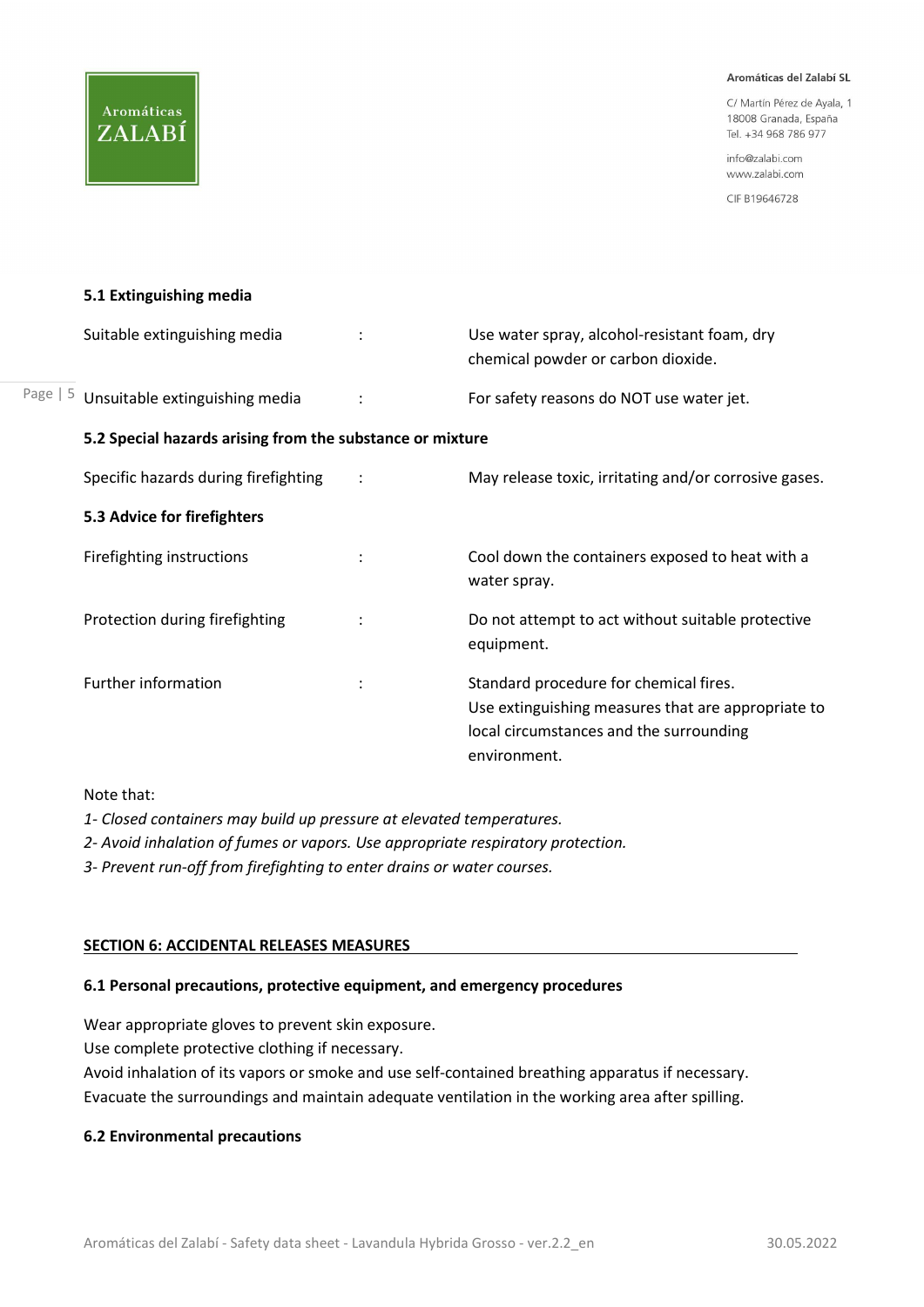C/ Martín Pérez de Ayala, 1 18008 Granada, España Tel. +34 968 786 977

info@zalabi.com www.zalabi.com

CIF B19646728

Dangerous for the environment. Should not be released into the environment. Try to prevent the product from entering drains or water courses. Do not allow contact with soil, surface, or ground water. If the product contaminates rivers and lakes or drains, inform respective authorities.

## 6.3 Methods and material for containment and cleaning up

Cover and wipe up with an inert, inorganic, non-combustible absorbent material. Ventilate area and wash spill site after material pickup is complete. Keep in suitable, closed containers for disposal.

## 6.4 Reference to other sections

**Aromáticas** 

ZALABÍ

Page | 6

For handling and storage, see chapter 7. For exposure controls/personal protection, see chapter 8. For disposal considerations, see chapter 13.

#### SECTION 7: HANDLING AND STORAGE

| 7.1 Precautions for safe handling                                |                                                                                                                                                                                  |
|------------------------------------------------------------------|----------------------------------------------------------------------------------------------------------------------------------------------------------------------------------|
| Advise on safe handling                                          | Smoking, eating, and drinking should be prohibited in<br>the application area.                                                                                                   |
| Heat and ignition sources                                        | Keep away from heat, hot surfaces, sparks, open<br>flames, and other ignition sources. DO NOT SMOKE.                                                                             |
| Hygiene measures                                                 | General industrial hygiene practice.                                                                                                                                             |
| 7.2 Conditions for safe storage, including any incompatibilities |                                                                                                                                                                                  |
| Requirements for storage<br>areas and containers                 | Electrical installations / working materials must<br>comply with the technological safety standards.<br>Keep containers sealed and in a fresh, dry, and well<br>ventilated area. |
| Advice on common storage                                         | No materials to be especially mentioned.                                                                                                                                         |
| Other data                                                       | No decomposition if stored and applied as directed.                                                                                                                              |
| 7.3 Specific end use(s)                                          |                                                                                                                                                                                  |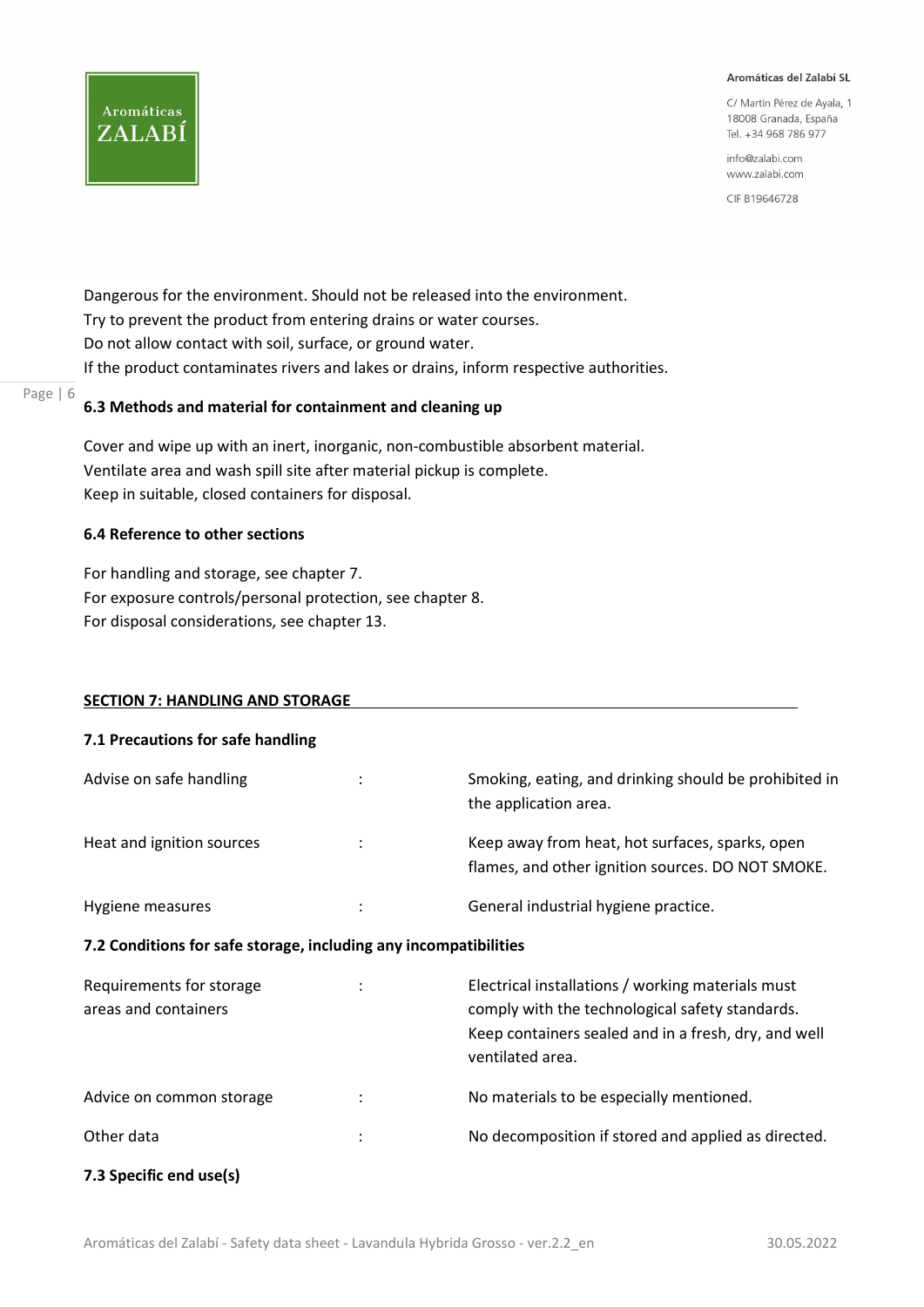

C/ Martín Pérez de Ayala, 1 18008 Granada, España Tel. +34 968 786 977

info@zalabi.com www.zalabi.com

CIF B19646728

Raw material used in flavoring preparations and/or perfumery. No additional information available.

## SECTION 8: EXPOSURE CONTROLS/PERSONAL PROTECTION

# Page | 7

## 8.1 Control parameters

Long term systemic effects if inhalation of hazardous components listed on the label.

#### 8.2 Exposure controls



| Respiratory protection | Self-filtering mask for protection against vapors and<br>particles.<br>CEN standards: EN 405<br>«CE» marking, Category III                                       |
|------------------------|------------------------------------------------------------------------------------------------------------------------------------------------------------------|
| Hand protection        | Protective gloves.<br>CEN standards: EN 374-1, EN 374-2, EN 374-3, EN 420<br>«CE» marking Category II                                                            |
| Eye protection:        | Protective goggles with built-in frame.<br>CEN standards: EN 166<br>«CE» marking, Category II                                                                    |
| <b>Skin Protection</b> | Protective clothing.<br>CEN standards: EN 340<br>«CE» marking, Category II                                                                                       |
| Other protection       | Anti-static safety footwear against chemicals.<br>CEN standards: EN ISO 13287, EN 13832-1,<br>EN 13832-2, EN 13832-3, EN ISO 20345<br>«CE» marking, category III |

## SECTION 9: PHYSICAL AND CHEMICAL PROPERTIES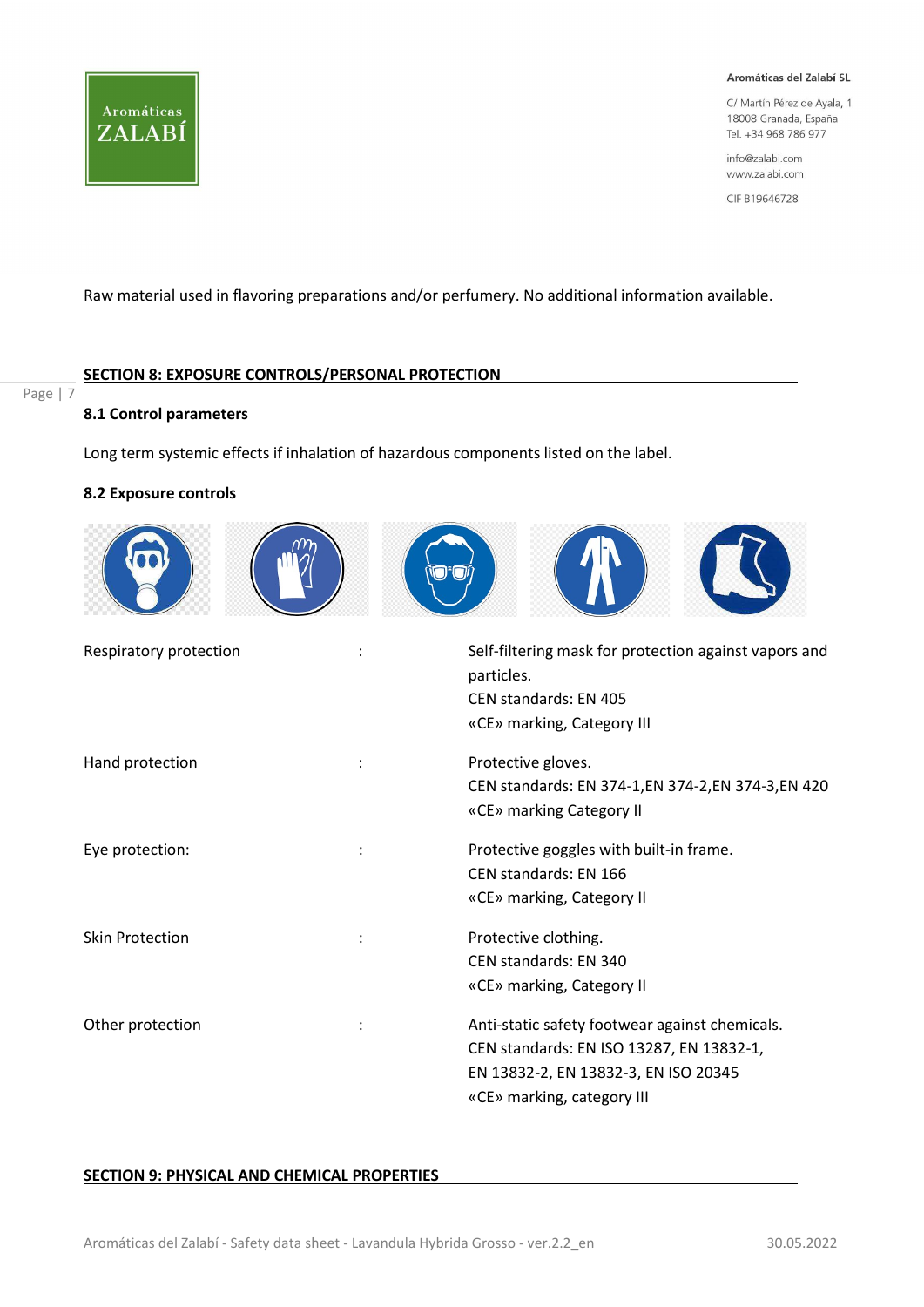C/ Martín Pérez de Ayala, 1 18008 Granada, España Tel. +34 968 786 977

info@zalabi.com www.zalabi.com

CIF B19646728

#### 9.1 Information on basic physical and chemical properties

|         | Clear mobile liquid.                                   |  |
|---------|--------------------------------------------------------|--|
|         | Light yellow.                                          |  |
|         | Characteristic, slightly camphoraceous, lavender-like. |  |
|         | 0,891 to 0,899 (g/ml) (20 °C)                          |  |
| $\cdot$ | 1,458 to 1,462 (20 °C)                                 |  |
|         | $-7^{\circ}$ to $-3^{\circ}$ (20 $^{\circ}$ C)         |  |
|         | 75 °C to 78 °C                                         |  |
|         |                                                        |  |

#### **SECTION 10: STABILITY AND REACTIVITY**

| 10.1 Reactivity                         | No hazardous reactions under recommended storage<br>conditions.                                                     |
|-----------------------------------------|---------------------------------------------------------------------------------------------------------------------|
| <b>10.2 Chemical stability</b>          | Stable under recommended storage conditions.                                                                        |
| 10.3 Possibility of hazardous reactions | No hazards to be specially mentioned.                                                                               |
| 10.4 Conditions to avoid                | No data available.                                                                                                  |
| 10.5 Incompatible materials             | Keep away from oxidizing agents, strongly alkaline<br>and strongly acid materials to avoid<br>exothermic reactions. |
| 10.6 Hazardous decomposition products   | No decomposition if used and stored as directed.                                                                    |

#### **SECTION 11: TOXICOLOGICAL INFORMATION**

#### 11.1 Information on toxicological effects

| Acute toxicity                    | ٠ | Not classified based on available information. |
|-----------------------------------|---|------------------------------------------------|
| Skin corrosion/irritation         | ÷ | Causes skin irritation.                        |
| Serious eye damage/eye irritation |   | Causes serious eye damage.                     |
| Skin sensitization                | ÷ | May cause an allergic skin reaction.           |
| Respiratory sensitization         | ٠ | Not classified based on available information. |

**Aromáticas** 

ZALABÍ

Aromáticas del Zalabí - Safety data sheet - Lavandula Hybrida Grosso - ver.2.2\_en 30.05.2022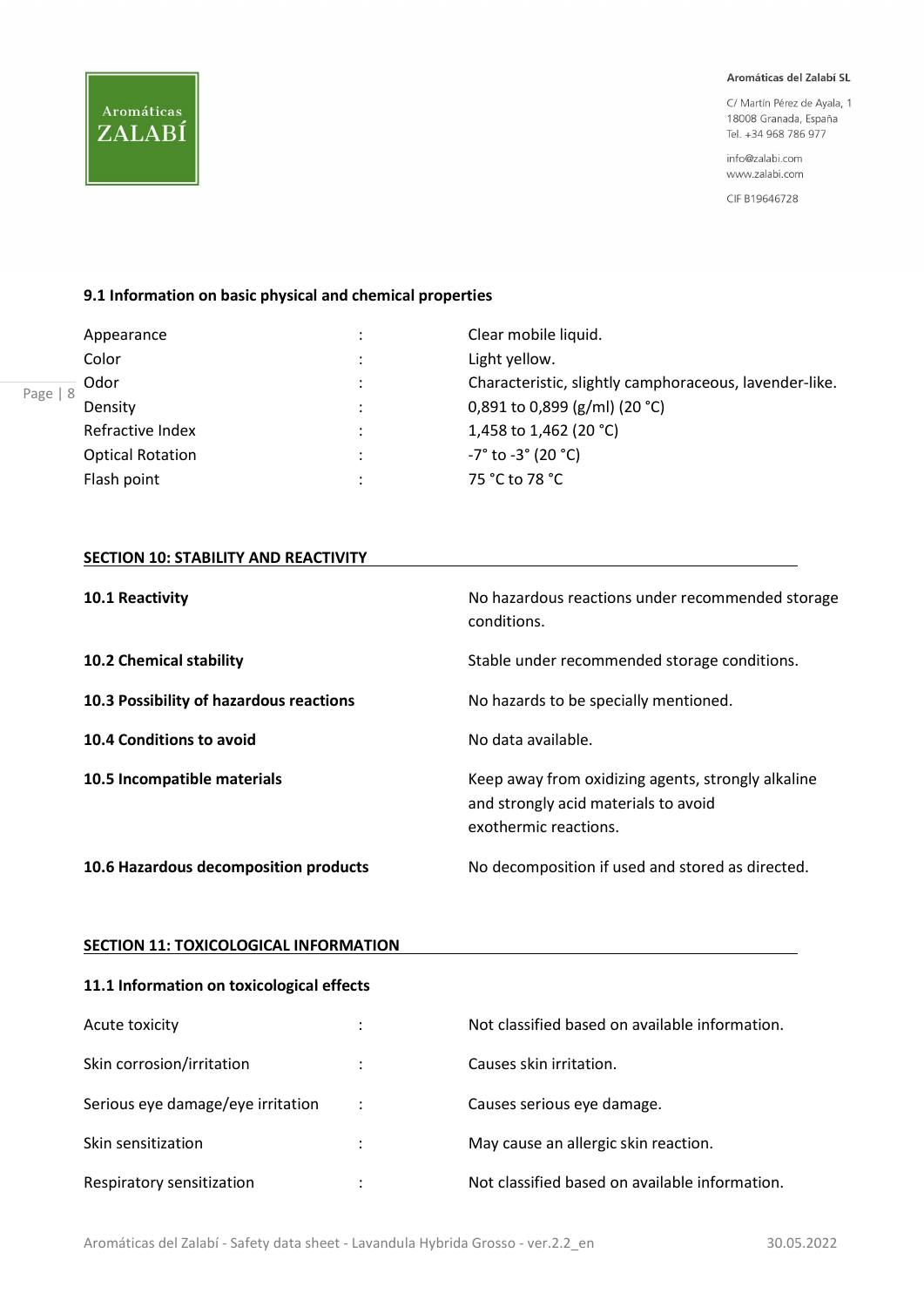# **Aromáticas** ZALABÍ

#### Aromáticas del Zalabí SL

C/ Martín Pérez de Ayala, 1 18008 Granada, España Tel. +34 968 786 977

info@zalabi.com www.zalabi.com

CIF B19646728

| Carcinogenicity<br>Page $ 9$<br>Aspiration toxicity | Germ cell mutagenicity   | ٠ | Not classified based on available information. |
|-----------------------------------------------------|--------------------------|---|------------------------------------------------|
|                                                     |                          | ٠ | Not classified based on available information. |
|                                                     | Reproductive toxicity    |   | Not classified based on available information. |
|                                                     | STOT - single exposure   | ٠ | Not classified based on available information. |
|                                                     | STOT - repeated exposure |   | Not classified based on available information. |
|                                                     |                          |   | Not classified based on available information. |

## SECTION 12: ECOLOGICAL INFORMATION

| 12.1 Toxicity                           | Toxic to aquatic live.                                                                                                                                                                                        |
|-----------------------------------------|---------------------------------------------------------------------------------------------------------------------------------------------------------------------------------------------------------------|
| 12.2 Persistence and degradability      | No data available.                                                                                                                                                                                            |
| 12.3 Bio accumulative potential         | No data available.                                                                                                                                                                                            |
| 12.4 Mobility in soil                   | No data available.                                                                                                                                                                                            |
| 12.5 Results of PBT and vPvB assessment | This substance/mixture contains no components<br>considered to be either persistent, bio accumulative<br>and toxic (PBT), or very persistent and very<br>bio accumulative (vPvB) at levels of 0.1% or higher. |
| 12.6 Other adverse effects              | No data available.                                                                                                                                                                                            |

#### SECTION 13: DISPOSAL CONSIDERATIONS

## 13.1 Waste treatment methods

Containers must be disposed of as hazardous waste. Do not re-use empty containers. Dilute the remaining material and neutralize.

Dispose of in accordance with all state and local environmental regulations.

Empty containers should be taken to an approved waste handling site for recycling or disposal. Flammable vapors may accumulate in the container.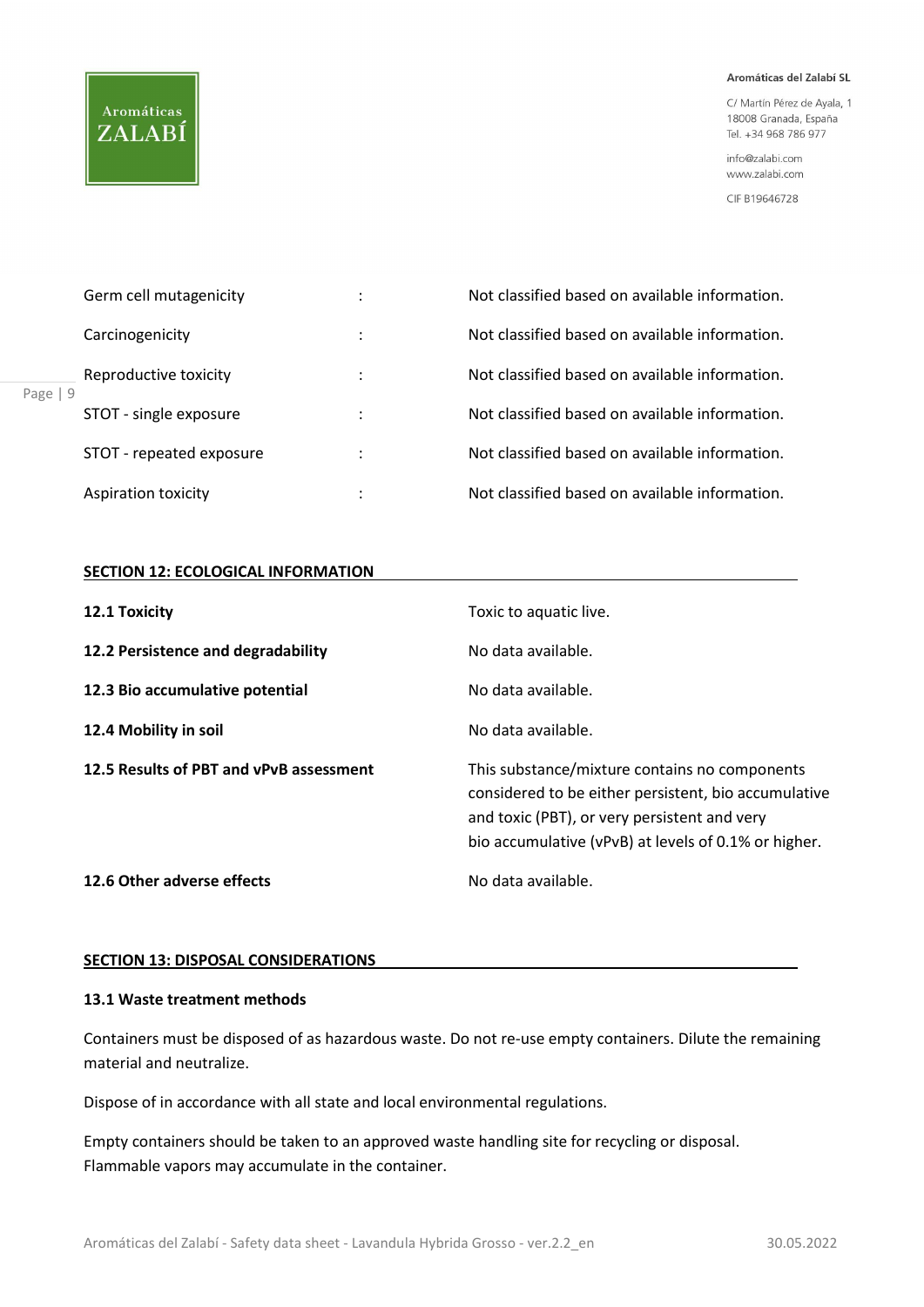

C/ Martín Pérez de Ayala, 1 18008 Granada, España Tel. +34 968 786 977

info@zalabi.com www.zalabi.com

CIF B19646728

## **SECTION 14: TRANSPORT INFORMATION**

|  | t<br>۰. |
|--|---------|
|--|---------|

|                            | <b>ADR/RID/ADN</b>   | <b>IMDG</b>          | <b>IATA-ICAO</b>     |
|----------------------------|----------------------|----------------------|----------------------|
| <b>UN number</b>           | <b>UN3082</b>        | <b>UN3082</b>        | <b>UN3082</b>        |
| <b>Proper shipping</b>     | Environmentally      | Environmentally      | Environmentally      |
| name                       | hazardous substance, | hazardous substance, | hazardous substance, |
|                            | liquid, N.O.S.       | liquid, N.O.S.       | liquid, N.O.S.       |
| <b>Transport Hazard</b>    | 9                    | 9                    | 9                    |
| class                      |                      |                      |                      |
| <b>Packing group</b>       | Ш                    | III                  | Ш                    |
| Environmentally            | Environmentally      | Environmentally      | Environmentally      |
| hazardous                  | hazardous and marine | hazardous and marine | hazardous and marine |
|                            | pollutant            | pollutant            | pollutant            |
| <b>Further information</b> | Tunnel restriction   |                      |                      |
|                            | code (E)             |                      |                      |

# 14.1 Labelling according to RID / ADR, IMCO / IMDG, OACI / IATA



14.2 Special precautions for user. Not applicable.

# 14.3 Transport in bulk according to Annex II of MARPOL and the IBC Code.

Not applicable for product as supplied.